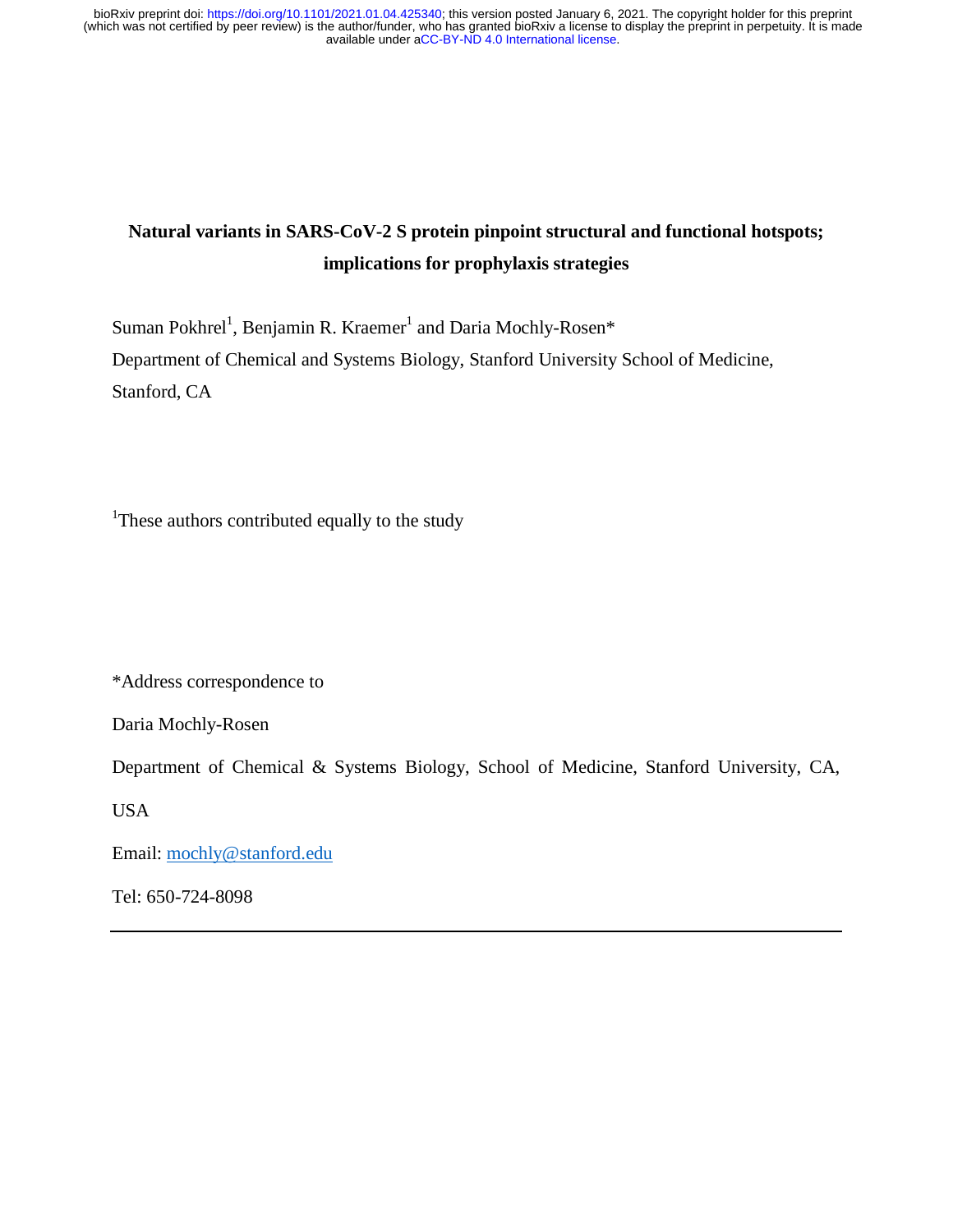#### **Abstract:**

The SARS-CoV-2 viral genome mutates incessantly as it spreads in the world and the gene for the Spike (S) protein, critical for viral transmission into humans, is no exception. Analysis of 4,517 variants isolated from humans identified regions with few mutations, thus pinpointing important functional and structural sites in the S protein. This information can guide the development of effective prophylactic agents to arrest the spread of the COVID-19 pandemic.

#### **Main text**

To curb the COVID-19 pandemic, prophylaxis development has focused on preventing entry of the virus by inhibiting the interaction of SARS-CoV-2 with its human receptor, angiotensin converting enzyme 2  $(ACE2)^1$ . The S protein on the virus is responsible for the interaction with ACE2. Proteases cleave the S protein into S1 and S2 subunits, to enable viral binding to  $ACE2<sup>2</sup>$  and viral entry by membrane fusion<sup>3</sup>. S1 contains the receptor binding domain (RBD) in either the 'open' (active) or 'closed' (inactive) conformations<sup>4,5,6</sup> (Supplementary Fig. 1a). Four types of prophylaxis strategies have been employed: 1. Preventing S1 protein proteolysis<sup>7</sup>; 2. Competing with S1 binding to ACE2, using S1 or ACE2 protein fragments or peptides<sup>1</sup>; 3. Generating monoclonal or polyclonal antibodies against SARS-CoV-2 S protein or RBD, to be used as passive vaccines<sup>8</sup>; or 4. Active vaccines, generating an immune response, usually to the S protein, in humans at risk for exposure<sup>9,10,11</sup>. In addition to the RBD, regions such as the trimer interface of S, furin proteolysis sites, glycosylation sites and linoleic acid (LA)-binding site are likely important for maintaining structural integrity, entry, and transmission of the virus and therefore are expected to be more conserved relative to other regions.

To identify areas in the S protein that are the least divergent as the virus evolves in humans, we used an online database<sup>12</sup>, that as of November 11, included 189,704 individual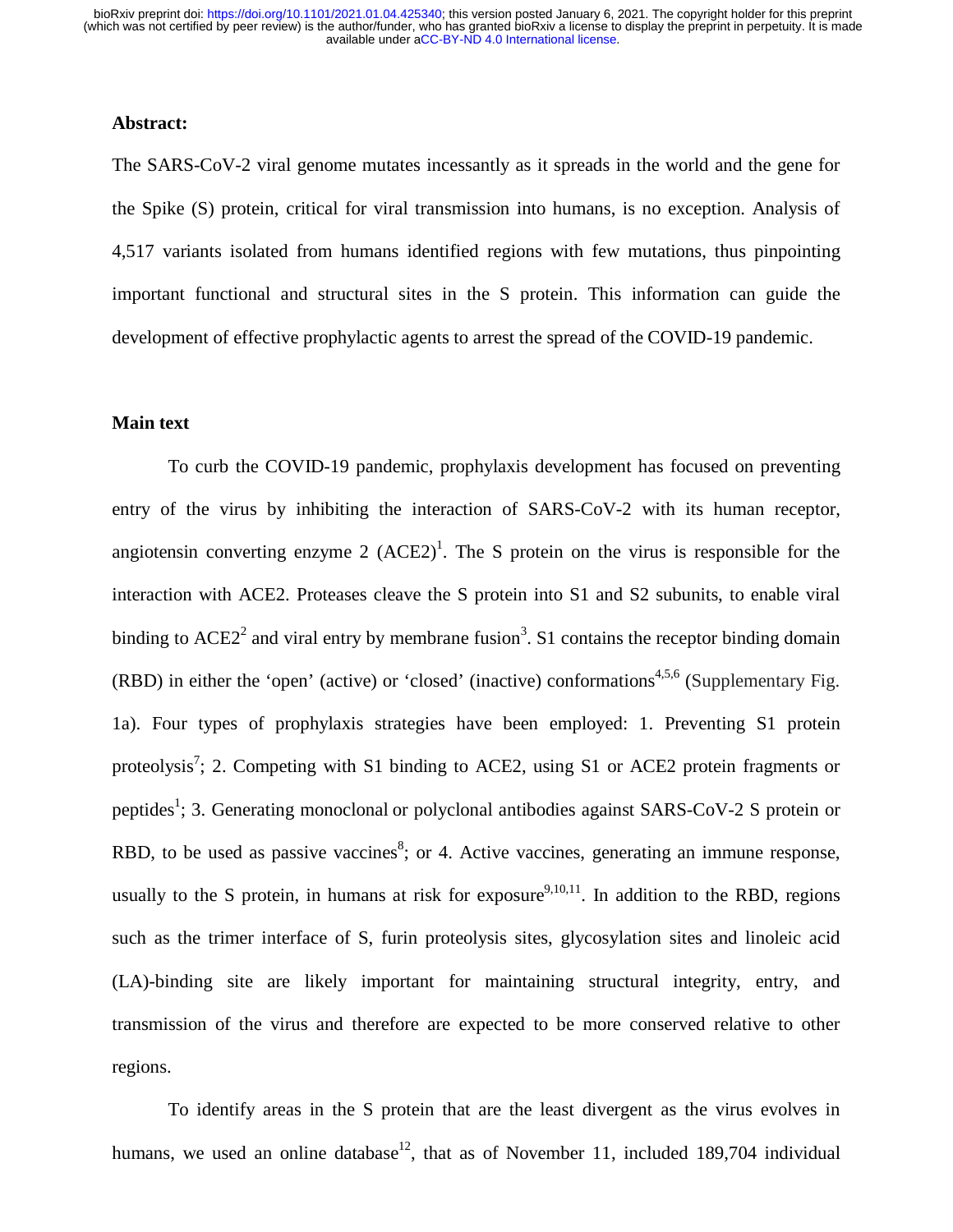virus sequences isolated throughout the world. As compared with Wuhan (EPI\_ISL\_402124) sequence of February  $2020^{13}$ , the 1,273 amino acid S protein<sup>5</sup> had 4,517 variants, excluding inframe insertions. On average, each position in the protein sequence has approximately 4 variants (Fig. 1a). However, some regions harbor 10 variants per amino acid position whereas others have no variants (Figs. 1a; Supplementary Figs. 1b,c).

Regions in S protein with no more than 2 variants/position are more prevalent in the structurally critical trimer interface (38% of the amino acids; Fig. 1b, Supplementary Fig. 1b,c), the RBD (37%, Fig. 1) and the small LA-binding site (65%; Fig. 2a,b). The trimer interface is less accessible and therefore unlikely to be druggable, but the LA pocket could be a potential target for therapeutics with small molecules that stabilizes the S protein in closed/inactive conformation; the fatty acid-binding pocket in the inactive conformation of S protein is conserved in other coronaviruses<sup>6</sup> and 82% of the variants among the 20 amino acids that make this pocket are predicted to have a neutral effect (Extended Data Table 1).

Much of the therapeutic efforts are focused on the RBD (amino acids 331-524). The RBD contains ten invariant amino acids (Fig. 1c-e) and only 7% of the RBD variants are predicted by PROVEAN software<sup>14</sup> to be structurally or functionally damaging (Extended Data Table 1). Therefore, drugs targeting the RBD are expected to be effective prophylactics to most SARS-CoV-2 variants. We computationally determined the change in affinity of each variant relative to the Wuhan variant. Of the amino acids that are within 4.5 Å of ACE2, 26 residues had 81 different variants; 29 variants had calculated increased affinity, of which 7 had >1kcal/mol increased affinity (Extended Data Table 2). (We calculated the impact of one variant at a time, noting that combinations of variants may have different effects on RBD/ACE2 affinity.) Whether these potential changes in affinity result in altered fitness of the virus for infectivity remains to be determined.

We also identified another so called 'hot' or less variable region between residues 541-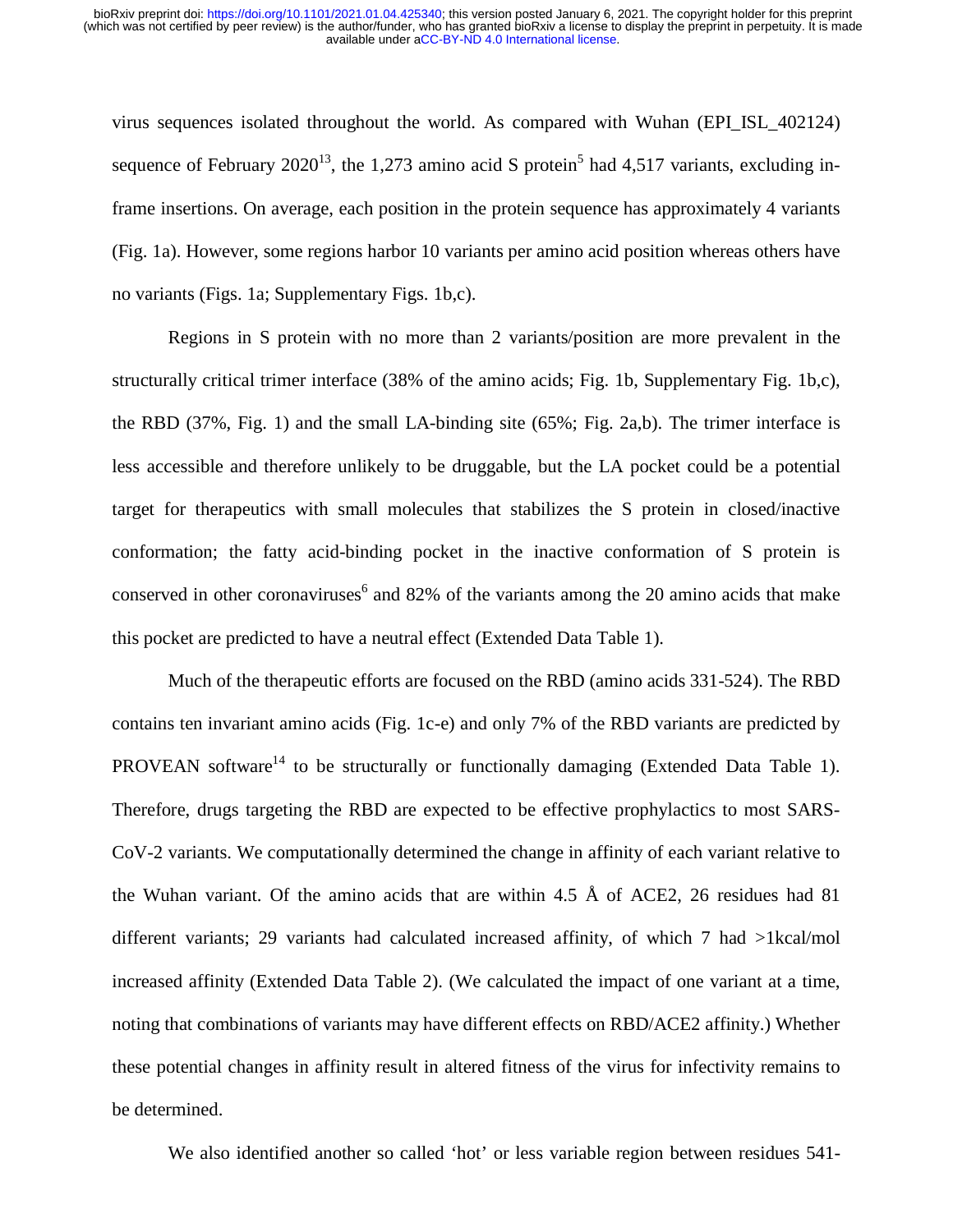612 (Figs. 1a, 2c-e). This invariable region is relatively hydrophobic, yet a substantial number of residues remain exposed in the open and closed conformations (Supplemental Fig. 1d). Very recently, Q564 within this region has been proposed to act as a 'latch', stabilizing the closed conformation of  $S^{15}$ . We suggest that this hydrophobic domain may participate in membrane fusion. Determining the role of this invariable region is important, as it may be another Achilles heel to target for anti SARS-CoV-2 treatment.

We next examined other regions in the S protein for which functions have been assigned. Furin proteolysis at the S1-S2 boundary (681-685) and in S2 (811-815) exposes the RBD to enable ACE2 binding, and the  $S2 -$  to initiate membrane fusion<sup>2</sup>. Yet both the consensus sites and the critical arginine are not conserved (Fig. 2f), in agreement with a prior analysis of furin site  $1^{16}$ . This supports the reports that other proteases may contribute to S protein maturation<sup>17</sup>. Therefore, drugs that focus on inhibiting furin specifically or any single protease may not be effective preventive treatment against all SARS-CoV-2 variants.

The S protein has also 66 glycosylation sites in each trimer, which facilitate protein folding and may lead to host immune system evasion<sup>18</sup>. Surprisingly, none of the asparagine residues serving as a glycosylation site are conserved, suggesting that not all the glycosylation sites are essential (Supplementary Fig. 2a, b).

Interaction between NRP1 and S protein was proposed to regulate SARS-CoV-2 transmission<sup>19</sup>. However, this interaction site in S1 is not conserved (Supplementary Fig. 2c); 73% of positions had more than 2 variants. Although all the variants are predicted to have a neutral effect (Extended Data Table 1), this may not be a good target for prophylactic treatment against all SARS-CoV-2 variants.

Our analysis of the frequency of variants throughout the S protein of SARS-CoV-2 identified regions of high and low divergence, which may aid in developing effective prophylactic treatments. In this analysis of mutations in S, we did not consider the frequency of a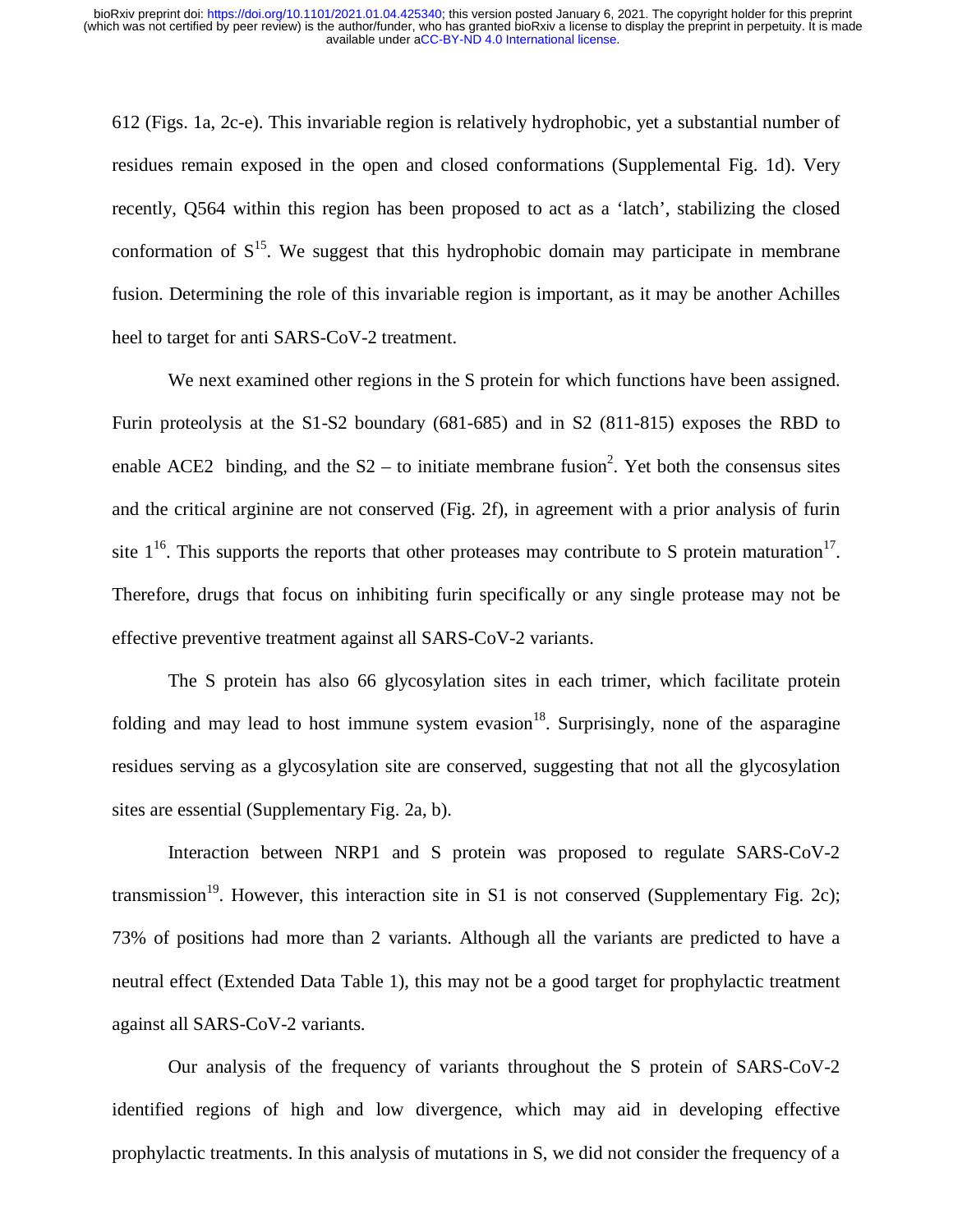particular mutation nor in how many countries the mutation was found. Such analysis, as was done for  $D614G^{20}$ , may further aid in determining the potential fitness acquired by a particular mutation. Our data suggest that it may be beneficial to develop passive and active vaccines that target the RBD, instead of the entire S protein, as well as small molecules that lock the closed conformation, such as those mimicking the LA. However, considering the high rate of mutation throughout the S protein, resistance to treatment with monoclonal antibodies is likely to occur. Finally, drugs and antibodies targeting region 541-612, a relatively conserved and exposed region on the protein's surface, may also have prophylactic benefit.

## **Acknowledgements**

Supported in part by the 2020 COVID-19 Response: Drug and Vaccine Prototyping Grant from the Innovative Medicines Accelerator, Stanford University to D. M.-R. We gratefully thank the many investigators throughout the world that provided the SARS-CoV-2 sequences to this public database.

#### **Author Contributions**

S.P. and B.R.K provided data analysis, visualization and draft writing. D. M.-R. conceived the project, supervised the analysis and writing.

## **Competing Interests Statements**

The authors declare no competing interests.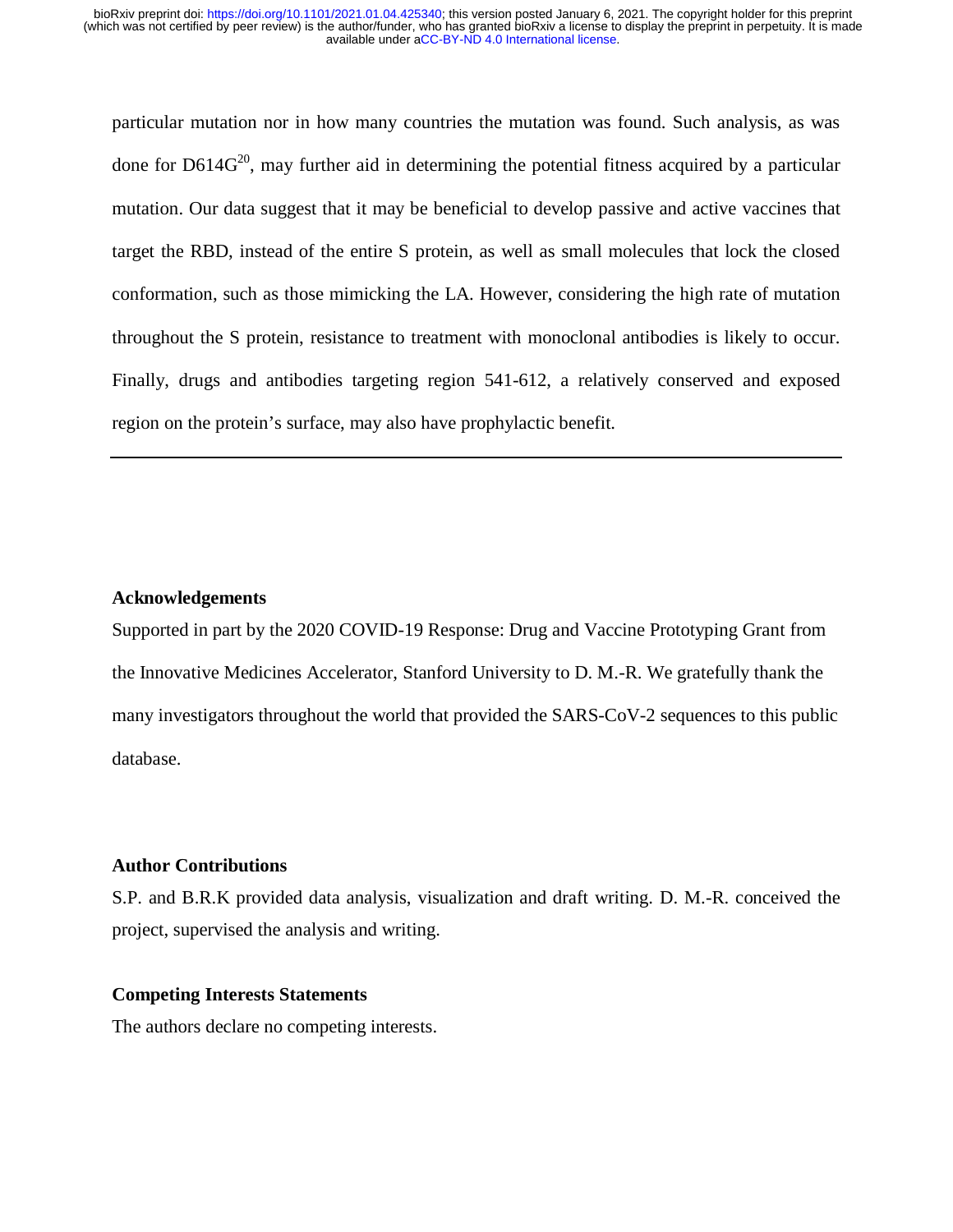# **References**

- 1. Yang, J. *et al.* Molecular interaction and inhibition of SARS-CoV-2 binding to the ACE2 receptor. *Nat. Commun.* **11**, (2020).
- 2. Hoffmann, M. *et al.* SARS-CoV-2 cell entry depends on ACE2 and TMPRSS2 and is blocked by a clinically proven protease inhibitor. *Cell* **181**, 271-280.e8 (2020).
- 3. Xia, S. *et al.* Fusion mechanism of 2019-nCoV and fusion inhibitors targeting HR1 domain in spike protein. *Cellular and Molecular Immunology* **17**, 765–767 (2020).
- 4. Benton, D. J. *et al.* Receptor binding and priming of the spike protein of SARS-CoV-2 for membrane fusion. *Nature* (2020) doi:10.1038/s41586-020-2772-0.
- 5. Wrapp, D. *et al.* Cryo-EM structure of the 2019-nCoV spike in the prefusion conformation. *Science* **367**, 1260–1263 (2019).
- 6. Toelzer, C. *et al.* Free fatty acid binding pocket in the locked structure of SARS-CoV-2 spike protein downloaded from. *Science* **370**, 725–730 (2020).
- 7. Cheng, Y. W. *et al.* Furin inhibitors block SARS-CoV-2 spike protein cleavage to suppress virus production and cytopathic effects. *Cell Rep.* **33**, (2020).
- 8. Liu, L. *et al.* Potent neutralizing antibodies against multiple epitopes on SARS-CoV-2 spike. *Nature* **584**, 450–456 (2020).
- 9. Jackson, L. A. *et al.* An mRNA vaccine against SARS-CoV-2 preliminary report. *N. Engl. J. Med.* **383**, (2020).
- 10. Mulligan, M. J. *et al.* Phase I/II study of COVID-19 RNA vaccine BNT162b1 in adults. *Nature* **586**, 589–593 (2020).
- 11. Walsh, E. E. *et al.* Safety and immunogenicity of two RNA-based Covid-19 vaccine candidates. *N. Engl. J. Med.* (2020) doi:10.1056/nejmoa2027906.
- 12. https://mendel.bii.a-star.edu.sg/METHODS/corona/beta/MUTATIONS/hCoV-19\_Human\_2019\_WuhanWIV04/hCoV-19\_Spike\_new\_mutations\_table.html.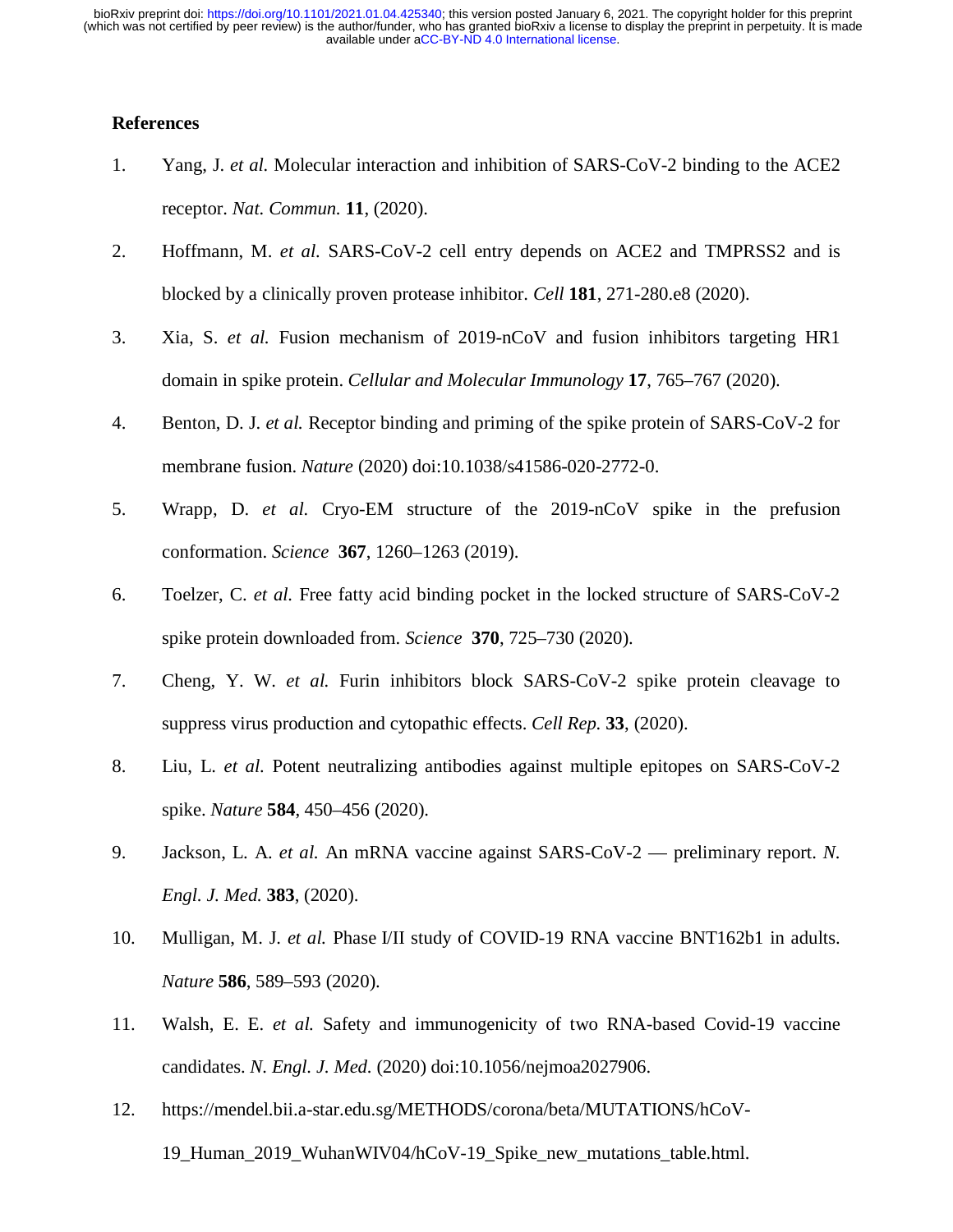- 13. Wu, F. *et al.* A new coronavirus associated with human respiratory disease in China. *Nature* **579**, 265–269 (2020).
- 14. Choi, Y. & Chan, A. P. PROVEAN web server: A tool to predict the functional effect of amino acid substitutions and indels. *Bioinformatics* **31**, 2745–2747 (2015).
- 15. Peters, M. H., Bastidas, O., Kokron, D. S. & Henze, C. E. Static all-atom energetic mappings of the SARS-Cov-2 spike protein and dynamic stability analysis of 'Up' versus 'Down' protomer states. *PLoS One* **15**, e0241168 (2020).
- 16. Xing, Y., Li, X., Gao, X. & Dong, Q. Natural polymorphisms are present in the furin cleavage site of the SARS-CoV-2 spike glycoprotein. *Front. Genet.* **11**, (2020).
- 17. Seyran, M. *et al.* The structural basis of accelerated host cell entry by SARS-CoV-2. *FEBS J.* (2020) doi:10.1111/febs.15651.
- 18. Watanabe, Y. *et al.* Vulnerabilities in coronavirus glycan shields despite extensive glycosylation. *Nat. Commun.* **11**, (2020).
- 19. Cantuti-Castelvetri, L. *et al.* Neuropilin-1 facilitates SARS-CoV-2 cell entry and infectivity. *Science* **370**, 856–860 (2020).
- 20. Fang, S. *et al.* GESS: a database of global evaluation of SARS-CoV-2/hCoV-19 sequences. *Nucleic Acids Res.* (2020) doi:10.1093/nar/gkaa808.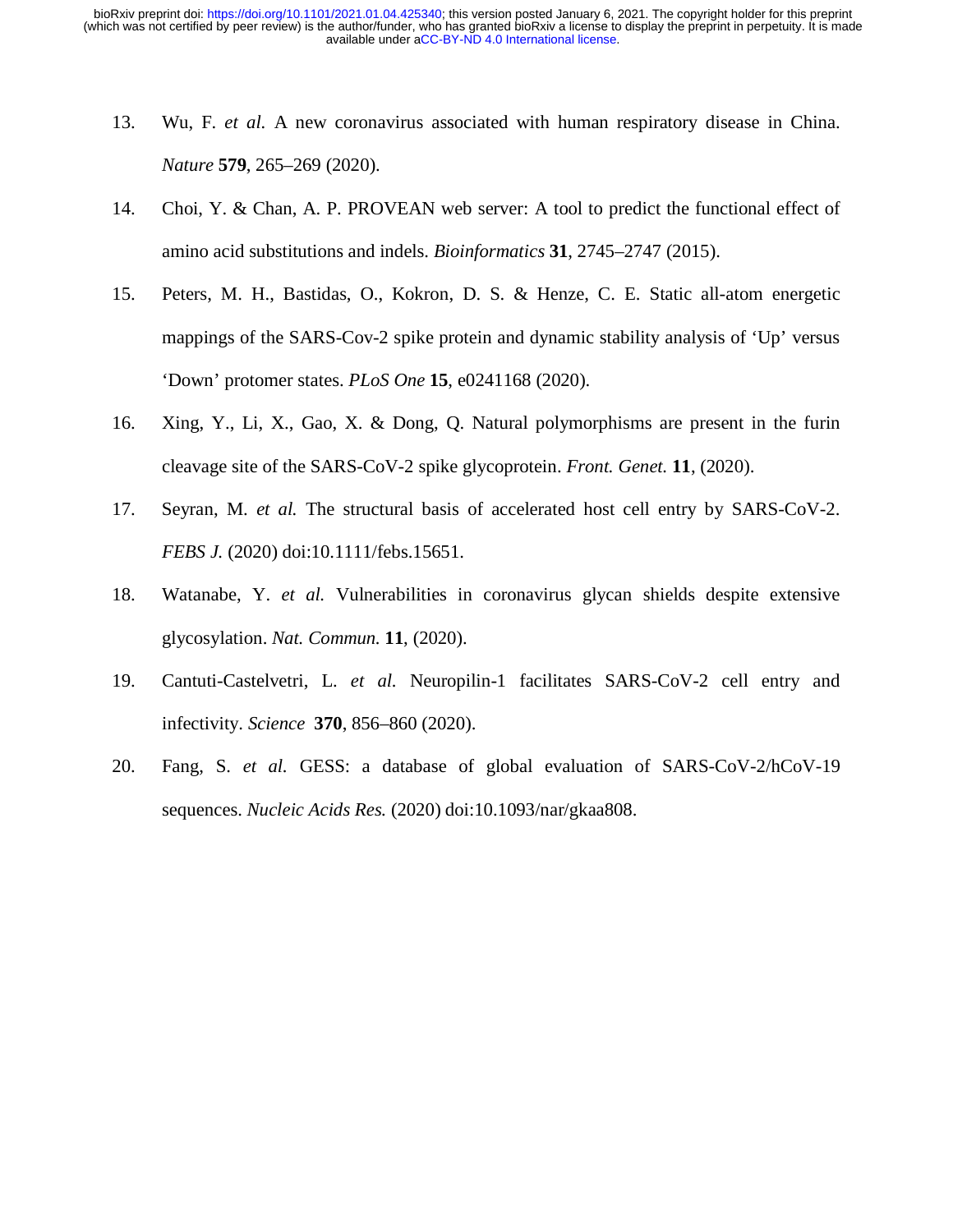#### **Natural variants in SARS-CoV-2 Figures**

**Figure 1.** Functional regions in S protein and the RBD-ACE2 interaction site. **a)** The number of variants per position across entire sequence of S protein, highlighting specific functional regions. **b)** Spike homotrimer with ribbons colored according to legend, bound to ACE2 (red). Black dotted outline shown in **c**. **c**) RBD-ACE2 interface. **d)** RBD-ACE2 interface highlighting residues in RBD within 4.5Å from ACE2. **e)** The number of variants per position across RBD domain.